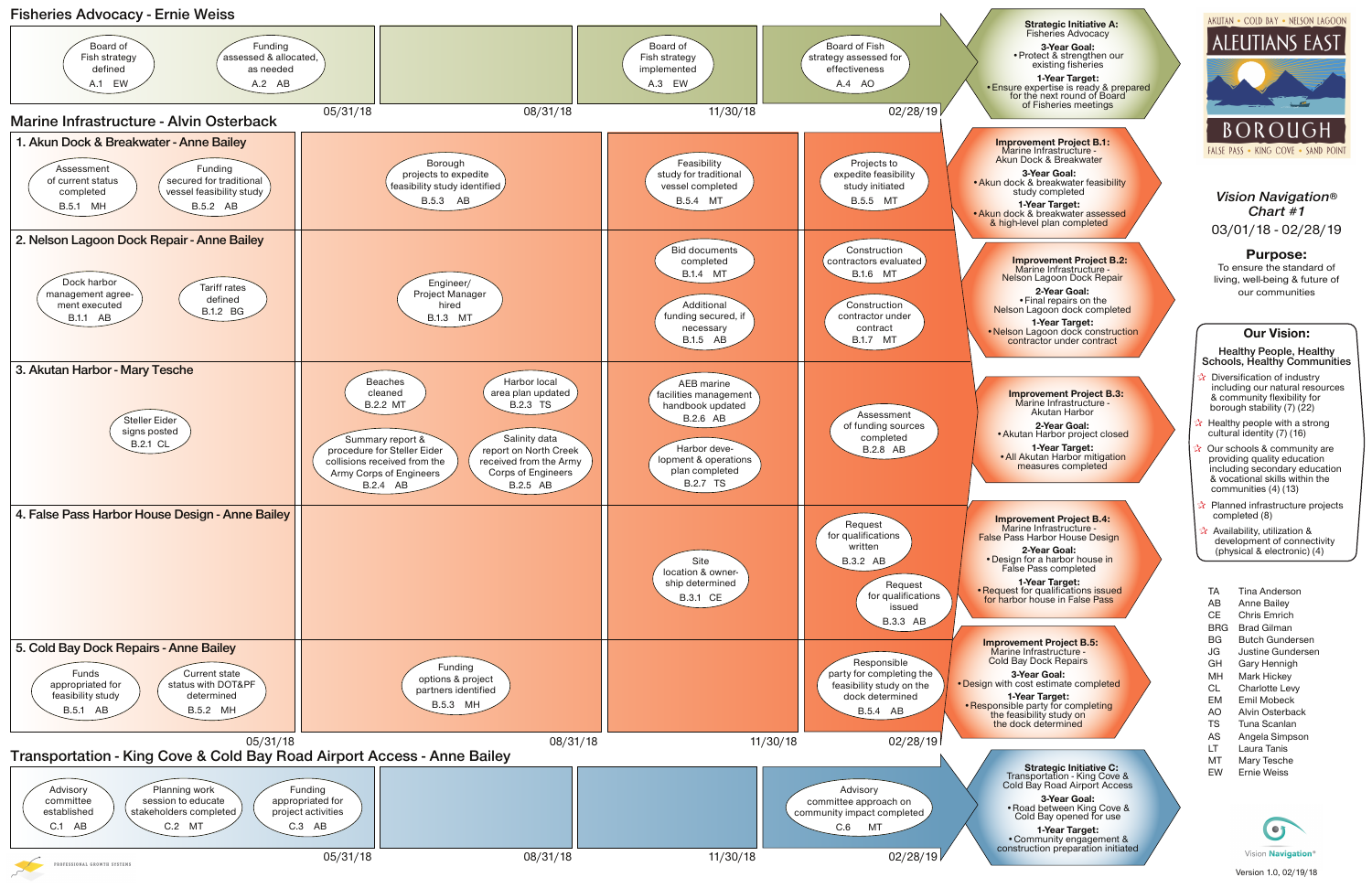**3-Year Goal:** • AEBs legislative advocacy capabilities strengthened

 **Strategic Initiative D:** Government & Policy Advocacy

### **1-Year Target:**

•Helicopter operations subsidized through EAS, legislative support for the King Cove & Cold Bay road continued, & systems for monitoring airline activities in place

 **Strategic Initiative E.1:** Social Infrastructure & Community Well-Being - Nelson Lagoon School Renovations

**1-Year Target:** • Nelson Lagoon school property transferred & assessment completed

> **Strategic Initiative F:** Borough Property Surveys

**3-Year Goal:** •Complete surveys for all borough designated lands through the Alaska Municipal Entitlement Act

**1-Year Target:** •Complete plat for Port Moller & property survey for Sandy River

 **Strategic Initiative E.2:** Social Infrastructure & Community Well-Being - Cold Bay Clinic

> **3-Year Goal:** •New health care clinic in Cold Bay open for use

**1-Year Target:** •Funding established & assessment completed for new health care clinic in Cold Bay

- Diversification of industry including our natural resources & community flexibility for borough stability (7) (22)
- ☆ Healthy people with a strong cultural identity (7) (16)
- Our schools & community are providing quality education including secondary education & vocational skills within the communities (4) (13)
- Planned infrastructure projects completed (8)
- **Availability, utilization &** development of connectivity (physical & electronic) (4)
- TA Tina Anderson
- AB Anne Bailey
- CE Chris Emrich
- BRG Brad Gilman
- BG Butch Gundersen
- JG Justine Gundersen
- GH Gary Hennigh
- MH Mark Hickey
- CL Charlotte Levy
- EM Emil Mobeck
- AO Alvin Osterback
- TS Tuna Scanlan
- AS Angela Simpson
- LT Laura Tanis
- MT Mary Tesche
- EW Ernie Weiss

![](_page_1_Picture_47.jpeg)

 **Strategic Initiative E.3:** Social Infrastructure & Community Well-Being - Cold Bay School

**1-Year Target:** •School building/property transferred to the community of Cold Bay & assessed

![](_page_1_Figure_0.jpeg)

## **Our Vision:**

**Healthy People, Healthy Schools, Healthy Communities**

*Vision Navigation® Chart #2* 03/01/18 - 02/28/19

## **Purpose:**

To ensure the standard of living, well-being & future of our communities

 **Strategic Initiative G:** Borough Property Management

**2-Year Goal:** •To have an airline (or airlines) utilize the Cold Bay terminal

**1-Year Target:** •Plan & agreements in place to lease the downstairs of the terminal

AKUTAN . COLD BAY . NELSON LAGOON

![](_page_1_Picture_19.jpeg)

![](_page_1_Picture_20.jpeg)